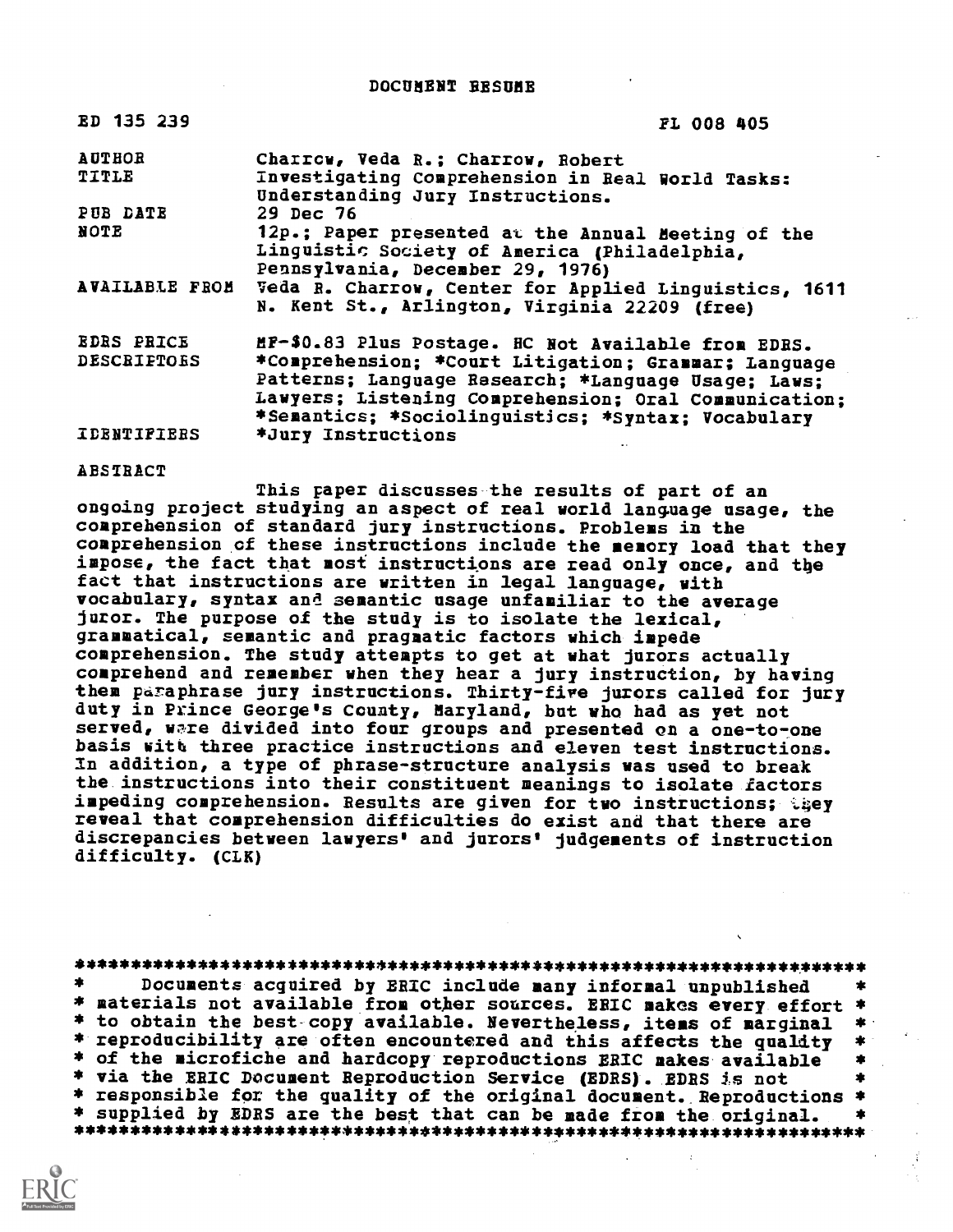# Investigating Comprehension in Real World Tasks:

Understanding Jury Instructions

U S DEPARTMENT OF HEALTH. EDUCATION & WELFARE<br>NATIONAL INSTITUTE OF EDUCATION

a

**ED13523** 

**最高的基本的基本** 

THIS DOCUMENT HAS BEEN REPRO-DUCED EXACTLY AS RECEIVED FROM THE PERSON OR CRGANIZATION ORIGIN. ATING, IT POINTS OF VIEW OR OPINIONS STATED DO NOT NECESSARILY REPRE-SENT OFFICIAL NATIONAL INSTITUTE OF EDUCATION POSITION OR POLICY

Veda Charrow Robert Charrow Linguistic Society of America December 29, 1976

The paper I am presenting today discusses the results of part of an ongoing project funded by the National Science Foundation, studying an aspect of real world language usage: the comprehension of that aspect of legal language known as standard jury instructions. I will first explain what standard jury instructions are.

Toward the eud of a trial, either before or after the lawyers give their closing arguments, the judge tells the jury the law that they are to use in reaching their verdict. Now the jury has two basic functions. First, they have to weigh the evidence and decide where the truth lies, so that if you get descrepancies in testimony - e.g. one person saying that the light was red and somebody else saying the light was green - it is up to the jury to decide these questions of fact, as they are called. Second, the jury has to listen to the law that the judge tells them, and apply the law to the evidence in order to reach a verdict.

The judge will get together with the attorneys in the case and choose the jury instructions for the case. (In most jurisdictions there's a book of standard jury instructions that has-been compiled at some time or another, and the lawyers will argue for various jury instructions which apply to the fact situation in the case.) In some trials there are as few as twenty instructions (these are usually short and uncomplicated sorts of trials) and we have heard of as many as six hours of instructions being given to the jury.

Row there are obviously some ostensible problems with standard jury instructions, aside from the enormous memory load that an enormous packet of  $\infty$  jury instructions would impose. One of the problems is that the judge reads them only  $\infty$  the jury is not always and in most cases, in most jurisdictions, the jury is not given any 0 once. And in most cases, in most jurisdictions, the jury is not given any

 $\mathsf{L}$  2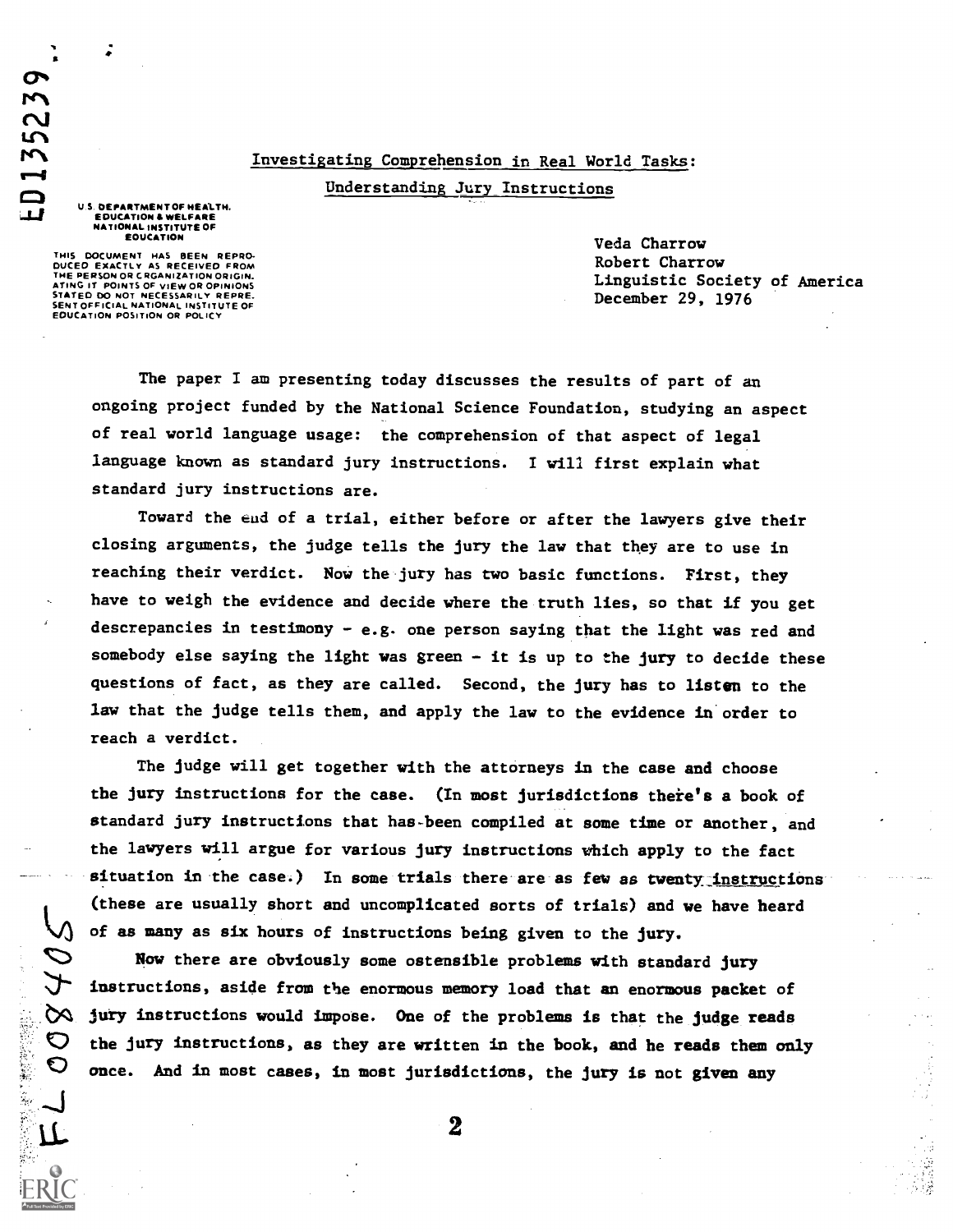written transcript of the instructions. And in most cases, also, the judge will not repeat one instruction in isolation. If the jury asks for an instruction to be elaborated upon, the judge will sometimes refuse to do so, for fear of biasing the jury; he will merely reread the troublesome instruction.

Another problem, and it is one that we are concerned with here, is that jury instructions are written in legalese, as you can see in the handout. There are three examples of jury instructions: BAJI (that means Bar Approved Jury Instructions - these are California Jury Instructions) BAJI 1.00, 3.50, and 3.75. These are some of the nicer instructions. We had some that were well over 100 words in length. In any case, as you can see from these, they are written in very turgid style; they are written in writing style, not ia speaking style. There is a lot of unfamiliar vocabulary, and some very strange grammatical constructions. And the third problem that we are interested in with jury instructions is the fact that because they are standard jury instructions, they are independent of the trial context. They are therefore very abstract, so that an instruction will refer to the "plaintiff" and "defendant",who were the "parties" in the case and not to "Mr. Smith whose car ran into Mr. Jones" and so on.

The purpose of our study is not merely to prove the obvious - that jurors don't adequately comprehend standard jury instructions. We wanted to isolate, where possible, the lexica:, grammatical, semantic and pragmatic factors which impede comprehension. (The lack of comprehension, of course, may also be due to the memory load, but we are not concerning ourselves with that). For the purpose of isolating these factors, we are in the process of conducting one major study of standard jury instruction comprehension, with a number of subsidiary studies. I will report on one part of the major study, and one of the subsidiary studies. Our major study attempts to get at what jurors actually can comprehend and remember when they hear a jury instruction, by having them paraphrase jury instructions. This appears to be a very fruitful way of determining understanding of discourse, which has been used by psychologists of discourse analysis, such as Kintsch and Frederiksen. It has also been used in studies of non-standard dialect by people like Baratz. It has been used in child language study by people like Bever, and so on.

3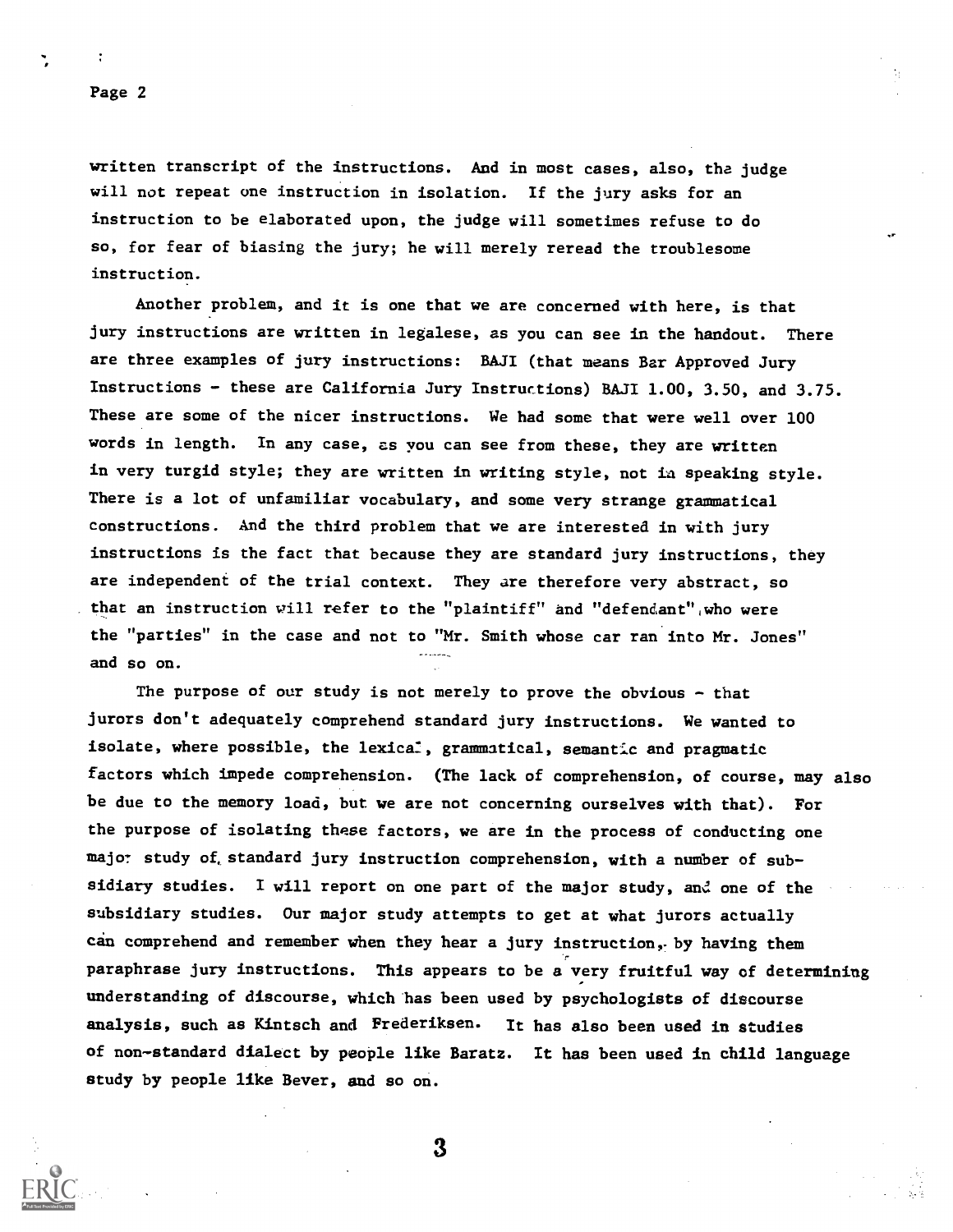## Subjects

Our subjects for the paraphrase task that I am reporting on today, were 35 persons who were randomly selected from people called for jury duty in Prince Georges County, Maryland, but who had not yet served. We wanted to get people who hadn't served, because that way we could control for the amount of knowledge that they.would have of the trial situation and of legal language in other words, either little or no contact with that kind of language. We did the test in the courthouse itself, using the following methodology. Materials

Our materials were fourteen civil standard instructions from California, three practice instructions and eleven test items, which had been recorded on cassettes by a male attorney acting the part of the judge. The three practice instructions are three introductory instructions normally given in California in all civil cases, and BAJI 1.00 (on the first page of the handout) is the first one of those. We chose the eleven test instructions such that they accurately represented a packet of instructions that would normally be presented in a highway accident case where damages were not at issue. (Where damages were at issue we would have had to put in all kinds of instructions about how they should arrive at the amount of money to be awarded, and so on.) And we kept the total down to fourteen for the sake of our subjects', the jurors', comfort.

## The Experiment

The experiment took about forty-five minutes. The thirty-five jurors were divided into four almost equal groups. Each group received the eleven test instructions in a different order. The first three practice instructions were always present at the beginning, and in the same order. The first group received the eleven instructions in the order in which they would have been heard at<br>a trial, the other three groups received them in random orders. I have been a trial, the other three groups received them in random orders. talking about groups, but actually the instructions were presented in a one-on-one situation. One experimenter - one juror. The juror and the experimenter sat at a table with two tape recorders. The experimenter explained the task to the juror, and gave him or her a picture of the accident that would give rise to a law suit in which these instructions would be given, (see page 2 of the handout.) The experimenter first read these instructions, (there was a little (atroductory

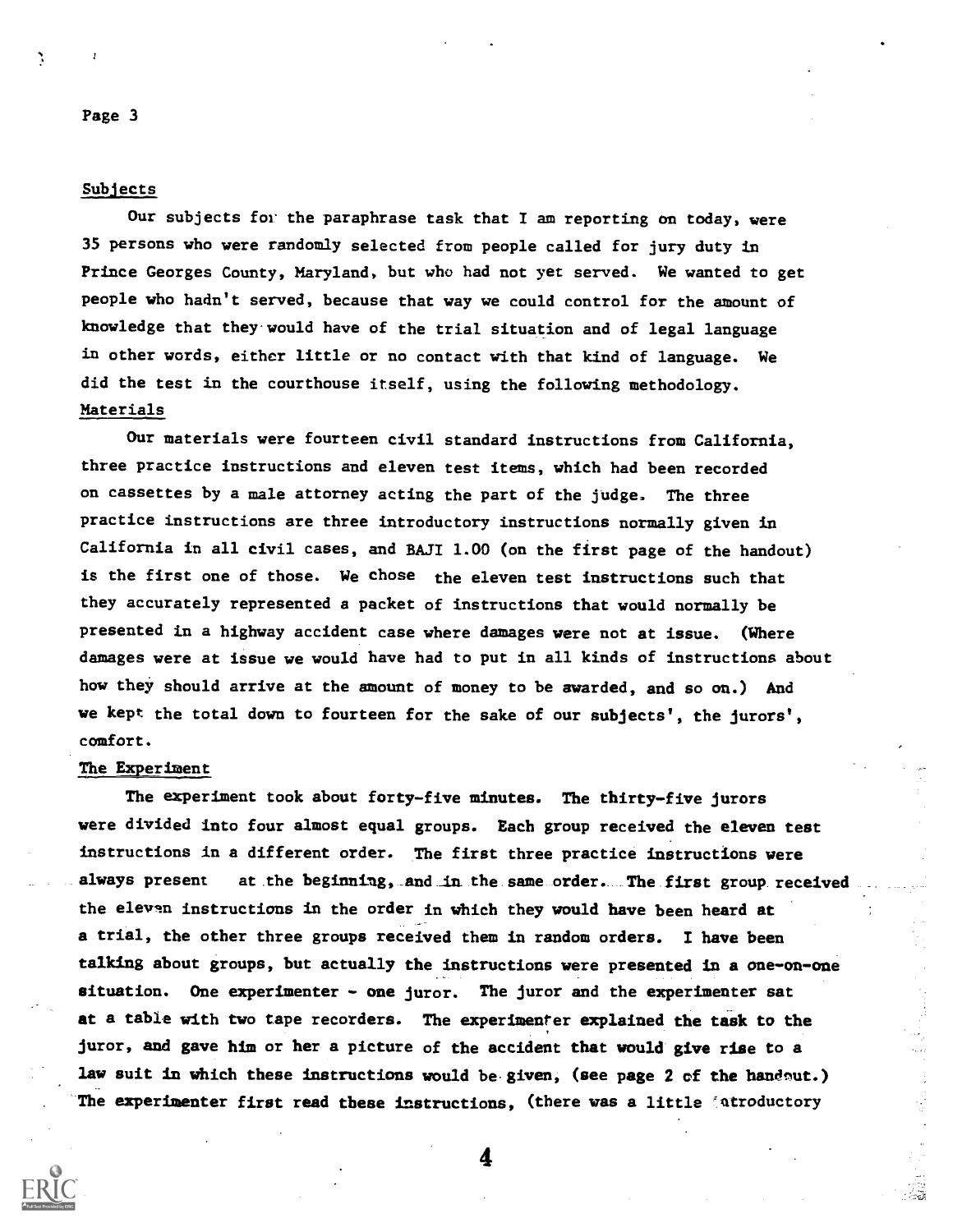$\ddot{\cdot}$ 

 $\ddot{\cdot}$ 

passage and then)"In this study I am going to play some jury instructions for you on this tape recorder. After I play each jury instructions twice I would like you to paraphrase the instruction, that is to say, explain the instruction in your own words, at best you can. Your explanations will be recorded on the other machine," - And we put in this for their sake - "We are evaluating the jury instructions, we are not testing you." (This was repeated at various times ) Then we read the blurb which is at the bottom of page 1 of the handout - the context for the paraphrase - and had them follow on their picture: "The jury instructions that you will hear are like those that a judge might give at the end of a civil trial involving a highway accident. For example, as the drawing shows  $\ldots$ ", and so on. If they had any questions they would raise them then, and we would clear them up as much as possible. The idea was give them a little bit of context for what they were about to hear. The experimenter then played an instruction twice on the first tape recorder, and after the subject had heard the instruction for the second time, he or she orally paraphrased the instruction into the second tape recorder. (We decided to do it on tape rather than having written paraphrases because we were afraid - and it turned out to be justified - that some of our subjects might be functionally illiterate. The paraphrases iuto the tape recorder worked out quite well.) The reasons for the two playings, which would not normally be the case in a trial situation, is that we found from a pilot test that I conducted:at the University of Maryland, that one playing of an instruction was not sufficient for any kind of meaningful response from the subject; the usual response was "What? Play that again," so  $4 - 1$ we did.

Each juror's paraphrases were transcribed, and then to analyze the data we worked out a workable, if not perfect, method, of breaking up the instruction into its constituent meanings. (You will see on page 1 of the handout, item  $(D)$ , BAJI 1.00 Breakdown.) That was essentially the way I did it: a type of phise structure analysis. Each of the items (meanings) was treated, at least for the sake of the analysis, as being of equal importance to all the others. So, for example, the first meaning item is: "It is my duty", "I instruct you in the law", is the second meaning, "the law applies to this case" is the third, and so on. There are 18 meanings. We then did the same sort of analysis on the subjects' paraphrases, and that was a good deal more difficult, because subjects tended to

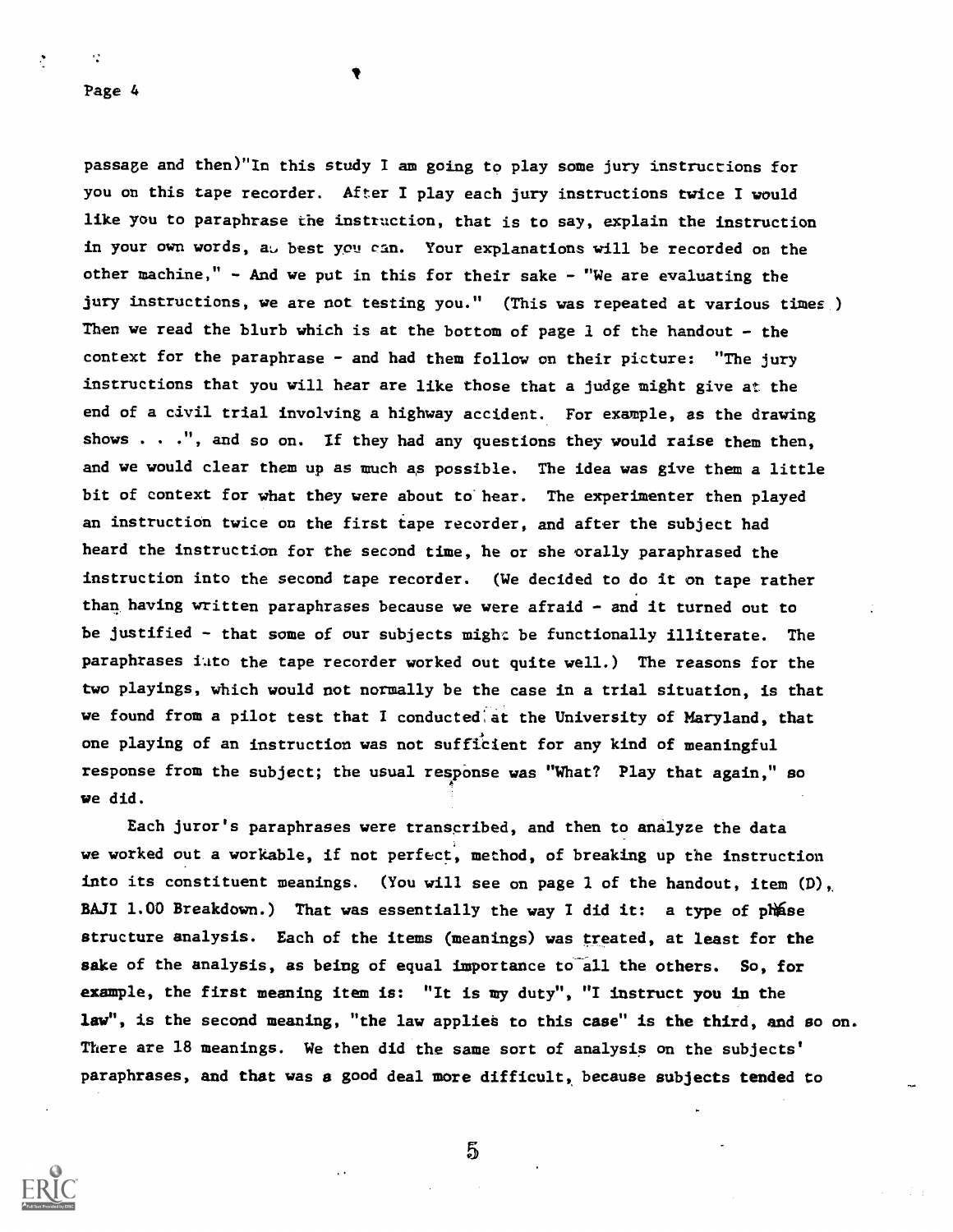$\ddot{\cdot}$ 

÷

speak almost as they would in an everyday situation, with many false starts, etc. We then went through each meaning item in an instruction for each subject to determine the following four categories: (1) whether they got it right, and it was very apparent that they got it right; (2) whether it seemed as though they got it right - in other words, we could infer from their entire answer that they got it right (we often gave them the benefit of the doubt); (3) whether they omitted that particular meaning item; or (4) whether they got it wrong.

I am going to report on the results for two instructions, BAJI 1.00 and BAJI 3.50 (on the handout). I have included BAJI 3.75, but it appears to be very difficult to analyze. it appears to have some semantic anomalies in it.

BAJI 1.00 was the first practice instruction, and we had certain hypotheses about it. The first hypothesis was that the term "exclusive duty" would be mis-understood, and reasonably so. What it means is - "It is your duty and yours alone, - not the judge's, not the bailiff's." But it doesn't mean that it is your only duty, to decide all questions of fact. Because as you will see from the prior sentence, the jurors have another duty, and that is to follow the law as the judge states it to them. However, because of the way it is stated in this instruction - it is really stated wrong - we figured that many jurors would get it wrong, and we were looking out for that. The other hypothesis that we had was that the term "questions of fact" is so much of an idiom for most people that they really don't know its meaning and therefore they wouldn't get it right, or else they would omit it, and so on. What the term means is, as I mentioned before, that there are discrepancies in the evidence or a controversy as to which piece of evidence is correct  $-$  (eg. was the light red or green according to different people's testimony). The "question of fact" in such  $z$ case is "what was the color of the light?"

The results upheld our hypothesis about those two items, and showed a number of other very interesting things. First, the first meaning items and is my duty," (i.e, it is the judge's duty): 86% of the jurors omitted any mention of the judge's duty. 69% omitted any mention of the fact that they were getting instructions of law. 74% omitted any mention of the fact that they were to follow the law. Now when we come to the term "exclusive duty," we bad 57% of the people omitting any mention of the exclusive duty, and 29% (in other words 10 of the 35 jurors) got it wrong. They said things like the following (here are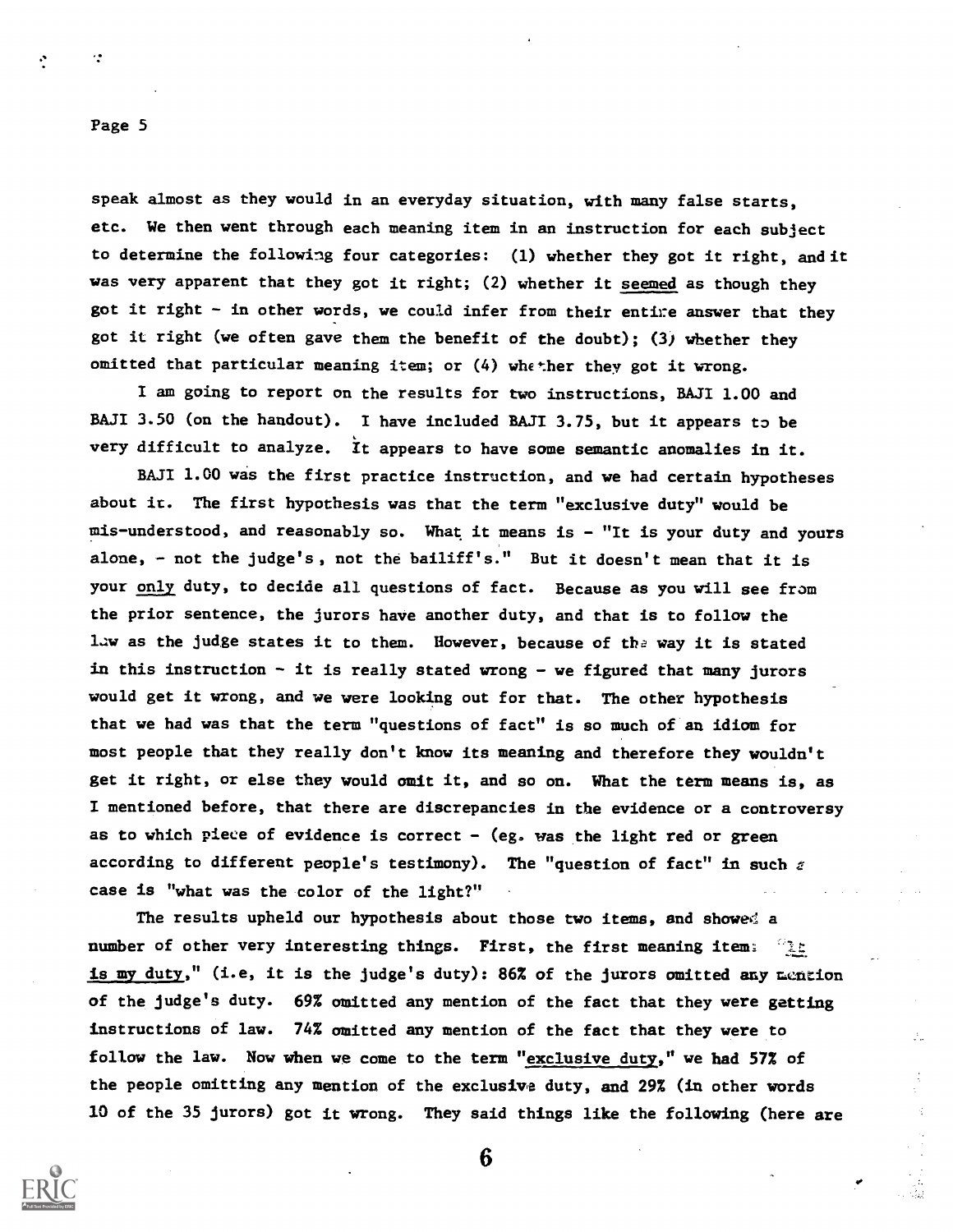$\mathcal{L}$ 

two examples): "The way I understand it, the jury has to evaluate the case on its own merits, on the facts alone." That's some indication that the word "exclusive" got to them as meaning "only." Another person said "He's just instructing the jury that it is his duty to tell us that we are not to let our emotions, sympathy or anything along that line influence our decisions, and we are just supposed to interpret the case' strictly from the facts."

There were a number of these things where it was pretty obvious, in comparison with other people's responses, that they had been influenced by that word "exclusive", and they had interpreted it to mean "only the facts."

For the term "question of fact",  $-$  91% of the jurors omitted any mention of their duty being to decide all questions of fact. There vas no mention of it, no paraphase of it, no saying of it in any way. That's 32 of the 35 jurors. What the jurors got right is interesting also. 80% of the jurors knew that it was their duty to do something or other; 74% of them knew that it was their duty to determine the effect and value of the evidence. (Just by the way, this analysis is valid, as some people would say "It is my duty to..." and then they would say, "I forget".) In the case of the last set of meanirg items - "You must not be influenced..." and so on, 86% of them knew that the) must not do something, and 77% knew that they must not be influenced, but it got kind of fuzzy as to what they weren't suppose to be influenced by. Less than half actually remembered sympathy, prejudice or passion. And of those who remembered, the most people remembered the term "prejudice" or "bias".

There are some interesting results from 3.50 also 3.50 is particularly interesting in light of the subsidiary study that we did, which was a norming study which showed that California trial lawyers felt that BAJI 3.50 was a very difficult instruction and that a great many jurors would probably have trouble understanding it. Our results, on the other hand, showed that the jurors understood this instruction far better than 1.00. First there is the term "contributory negligence": 57% of the jurors omitted any reference to the term "contributory negligence", but when it came to what contributory negligence does, i.e., it contributes to the plaintiff's injury - 63% of them understood that and indicated it. 63% of them indicated that contributory negligence is the negligence of the plaintiff combined with that of the defendant. 91% of them understood the fact that a plaintiff who is contributorily negligent cannot Something or other, and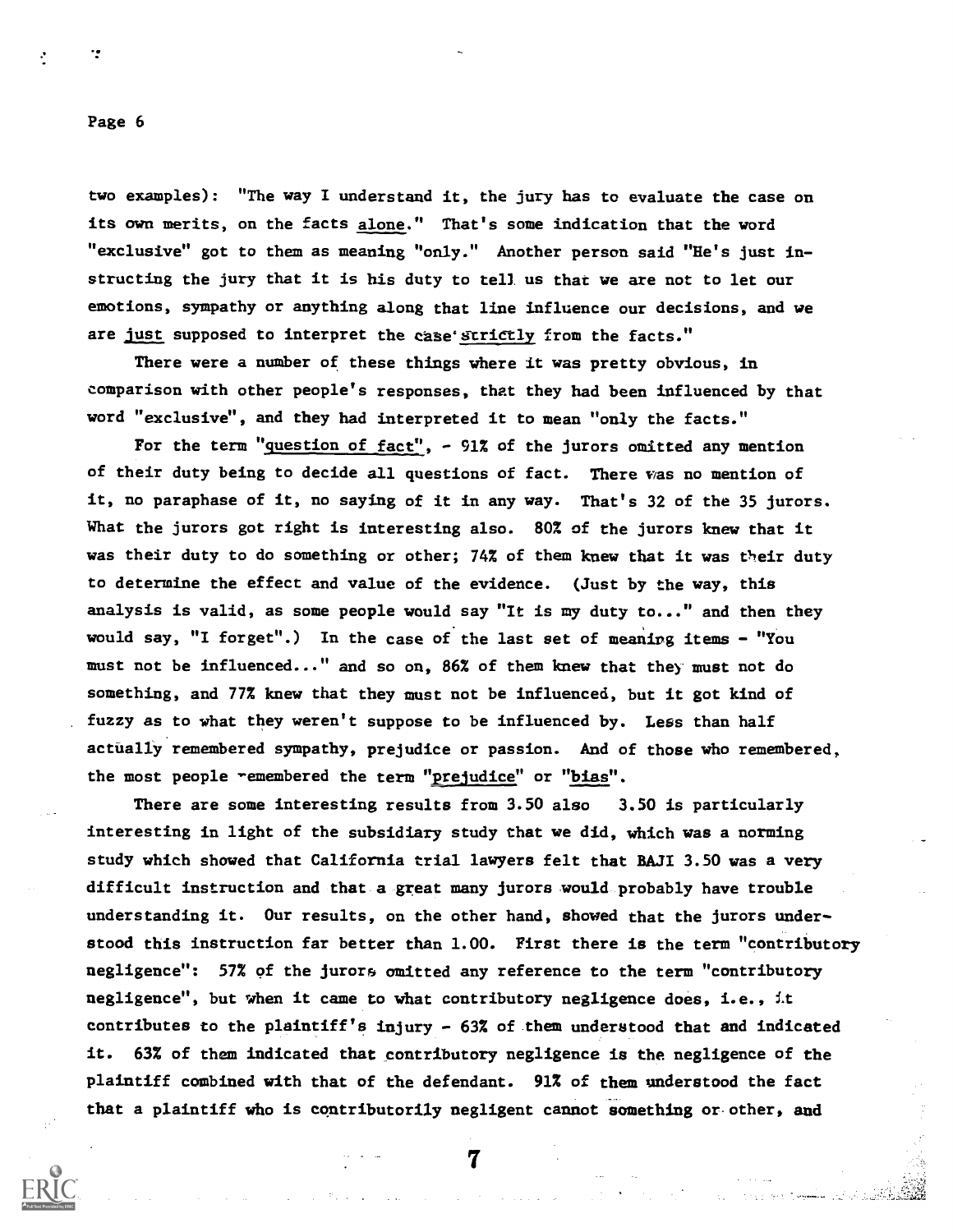$\mathcal{L}$ 

86% of them understood that the plaintiff could not recover money. Thus, they understood certain very salient parts of that instruction very very well. It is particularly interesting in the light of the norming study using trial attorneys, which I will go into briefly.

We performed a norming study a few months before we started testing jurors, in which we asked experienced California trial lawyers to rate how comprehensible they thought 52 LAJI instructions would be for the average juror to understand. This was a written task involving two groups of attorneys. The first group (about 31 attorneys) was asked to read each instruction and rate it on a scale of 1 to 11 according to the following questions: "Disregarding the language of the instruction (in other words, vocabulary and grammar) how difficult do you think the legal concepts in this instruction would be for the average juror to understand?" The second group (22 lawyers) was asked to read the same instructions, and rate them in the same way, but these people were asked to take into account both the language and the legal concepts, in rating the comprehensibility of the instructions. There was fairly good agreement within each group as to the relative ease or difficulty of an instruction, (standard deviations were low), and between groups the correlations were so high (.9 is the correlation between the 2 groups' ratings) that it seems as though both groups of attorneys were actually rating the same thing, in spite of the different questions that they were asked. We have a couple of theories about this: one possibility is that they were unable to disassociate the legal concept from the language, and the other possibility (which I tend toward) is that lawyers in general don't know how to judge the ease or difficulty of legal language. In any case, what is of interest is that the lawyers rated BAJI 1.00 as the easiest or the second easiest of the 52 instructions that they were given, and they rated EMI 3.50 somewhere in the middle in difficulty. The mean rating for 1.00 was 2 on a scale of  $11$ ,  $-$  2 being easy  $-$  and the mean rating for BAJI 3.50 was 5.92 - almost 6 - right in the middle in difficulty. The jurors' paraphrases indicated that they understood more of 3.50 than they did of 1.00. Now obviously 1.00 was given first, and it was a practice instruction, but I think that it is quite likely that these results are accurate, because 1.00 is always given first, in every trial. Therefore, although we probably did get  $\%$  some ordering effect, nonetheless the responses probably do reflect reality.

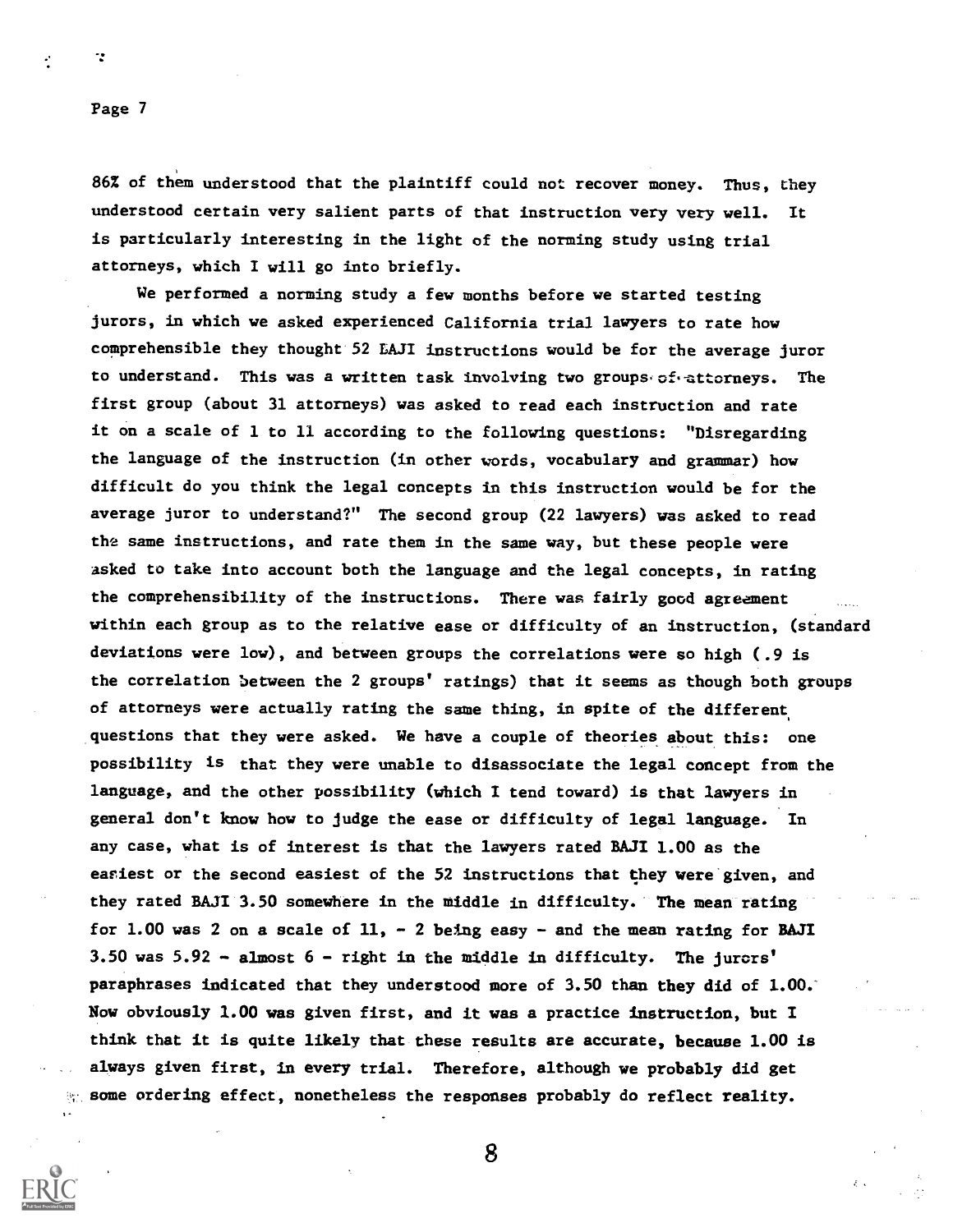$\ddot{\cdot}$ 

-

. . . .

We will be collecting paraphrase data from about 60 more jurors, and we will do neaning analyses on all our other instructions and on the paraphrases of them. We hope to find some very interesting results regarding the comprehensibility of standard jury instructions.

 $\alpha\leq\alpha$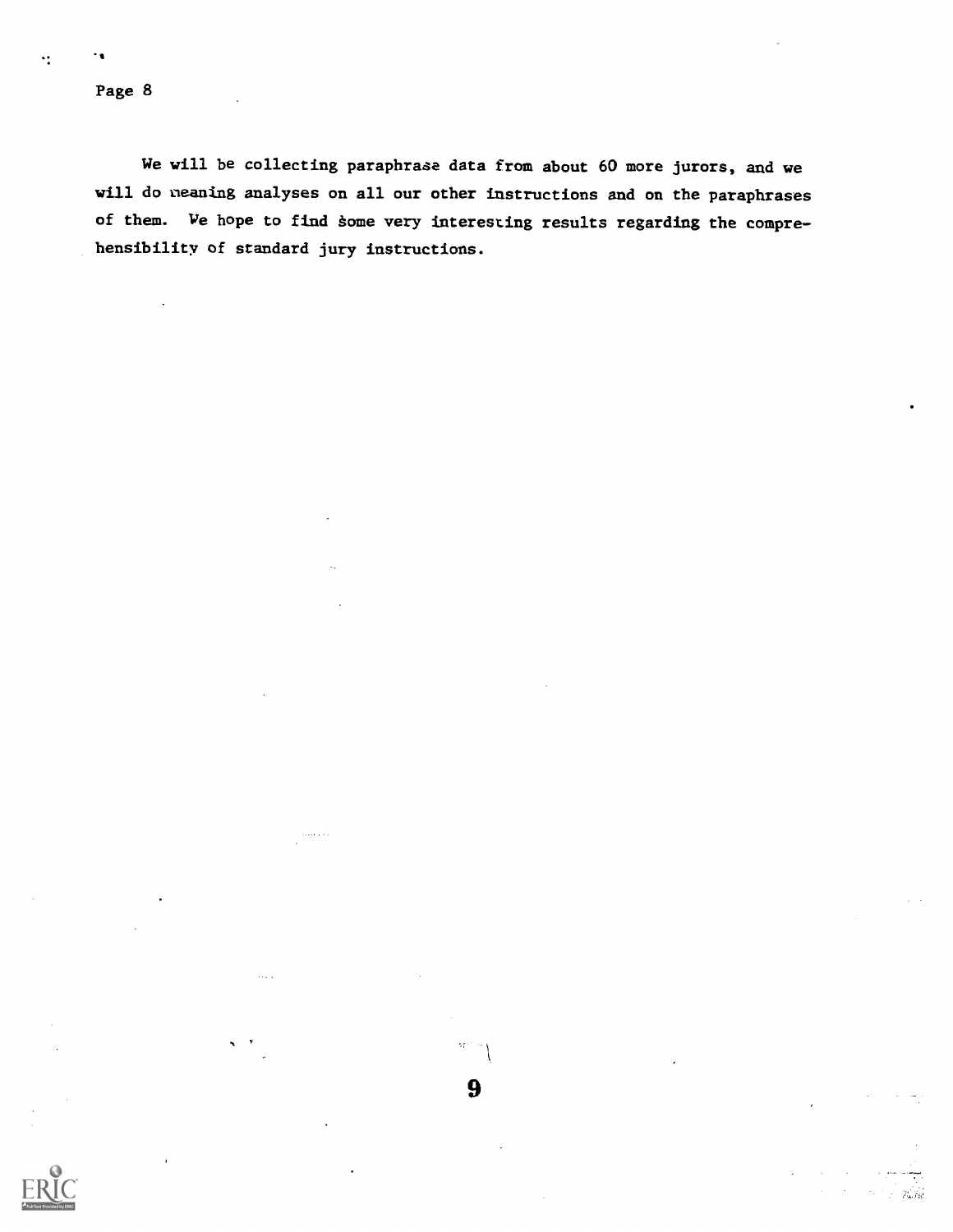**HANDOUT** 

A. BAJI 1.00

Ladies and Gentlemen of the Jury: It is my duzy to instruct you in the law that applies to this case and you must follow the law as I state it to you. As jurors it is your exclusive duty to decide all questions of

fact submitted to you and for that purpose to determine the effect and value of the evidence.

You must not be influenced by sympathy, prejudice or passion.

B. RAJI 3.50

Contributory negligence is negligence on the part of a plaintiff which, combining with the negligence of a defendant, contributes as a proximate cause in bringing about the injury.

A plaintiff who is contributorily negligent cannot recover for such injury.

C. BAJI 3.75

E.

A proximate cause of an injury is a cause which, in natural and continuous sequence, produces the injury, and without which the injury would not have occurred.

D. BAJI 1.00 - BREAKDOWN

Ladies and gentlemen of the jury:

- 1. It is my duty (A) (A) I instruct you in the lawl (a) the law<sub>l</sub> applies to this case
- and  $1'$ . You must follow the lawl (a) (as) I state the law1 to you.
	- 2. It is your<sub>l</sub> exclusive duty<sub>1</sub> (A)
		- (a) you are jurors
		- (A) you decide all questions of  $fact_1$

(b) questions of fact<sub>1</sub> are submitted to you

- ((c) the duty<sub>1</sub> is exclusive to you)
- and  $2'$ . It is your duty  $(B)$ (B) You determine<sub>l</sub> the effect and value of the evidence (a) determine<sub>l</sub> for the purpose of  $(2A)$

3. You must NOT (C)

- (C) You be influenced by (a) sympathy
	- (b) prejudice
	- (c) passion

## CONTEXT FOR PARAPH ASE

The jury instructions that you will hear are like those that a judge might give at the end of a civil trial involving a highway accident. For example, as the drawing shows, a truck and an automobile collide. A passenger in the truck is injured. This passenger sues the driver of the automobile. The passenger, who is bringing suit, is known as the plaintiff in the case. The driver of the automobile, who is being sued, is known as the defendant. The truck driver's name is John Smith.